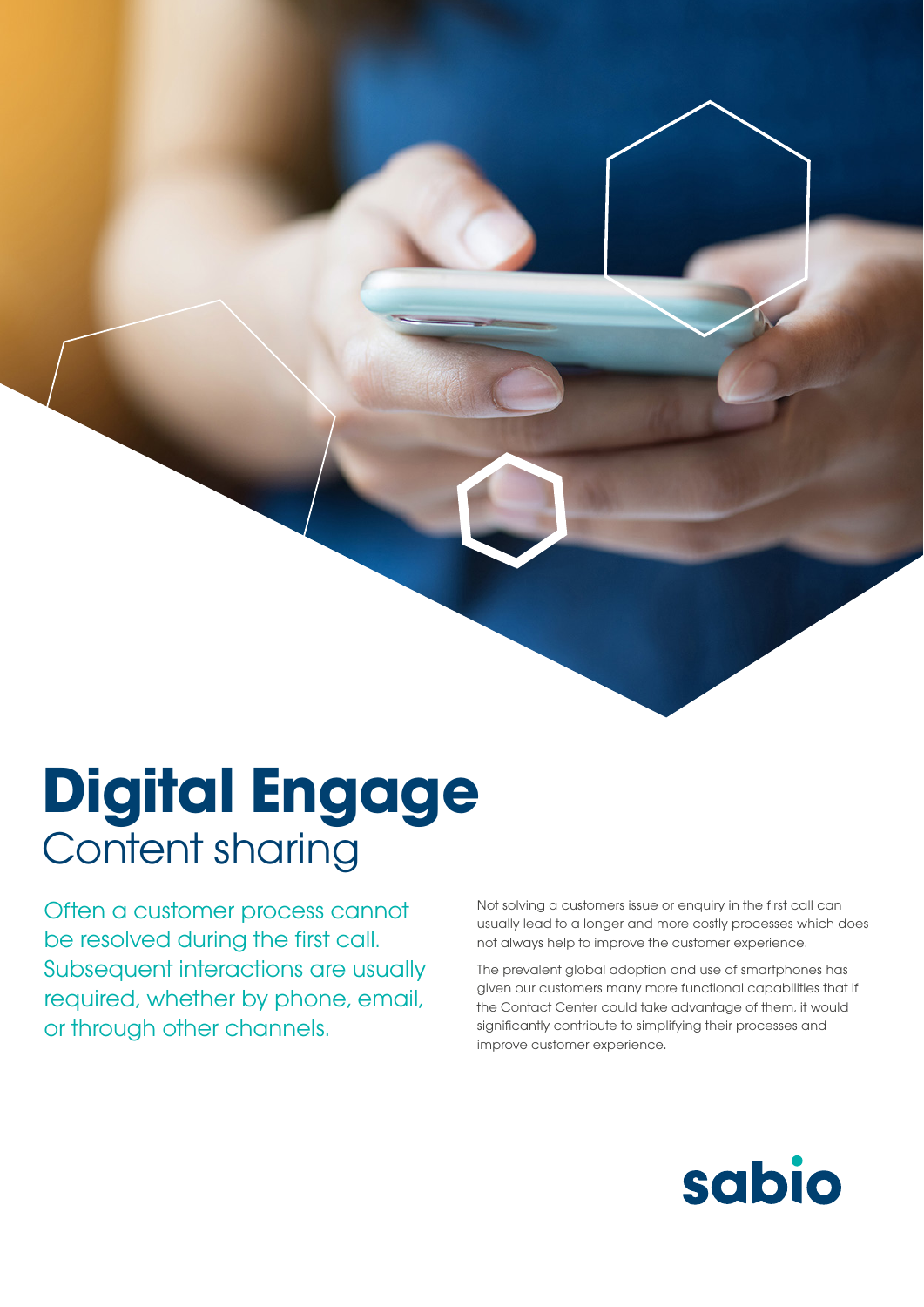## **The Latest Innovation in Customer Service**

Our content sharing platform is a new and exciting innovation that helps to connect a customer and an agent in a different way, more efficiently, and taking advantage of all the capabilities of smartphones.

The advancement and pace of Technological change is the advancement and pace of Technological change is the part one single call. opening up huge possibilities and presenting new functionality to the Contact Center which were unthinkable until recently.

Although current smartphones are able to perform many more tasks, calls to Contact Centers are almost always limited to the use of the voice channel.

While the customer is talking on a mobile device with an agent, the customer can seamlessly send and share important information in different formats: images, videos, files, or GPS position. All without having to install any application on the smartphone.

The agent can also send the customer the same type of data formats if appropriate. In this way the conversation is enriched with additional information, improving the customer experience and agent efficiency. In addition, complex business processes that usually require multiple steps can be completed during

### Sharing visual content during conversations can boost comprehension and recall up to 600%.



## **Key Operational Facts**



#### 100% User friendly

Agent sends a SMS to the customer with a link to initiate a content share session. Customer clicks on the link and establishes the session with the agent.



100% Cloud

No additional infrastructure is required in the Contact Center



100% Compatible Works on any smartphone with data connection (WiFi , 3G or higher)



#### 100% Platform independant

Can be used with any PBX technology, CTI solution or CRM application